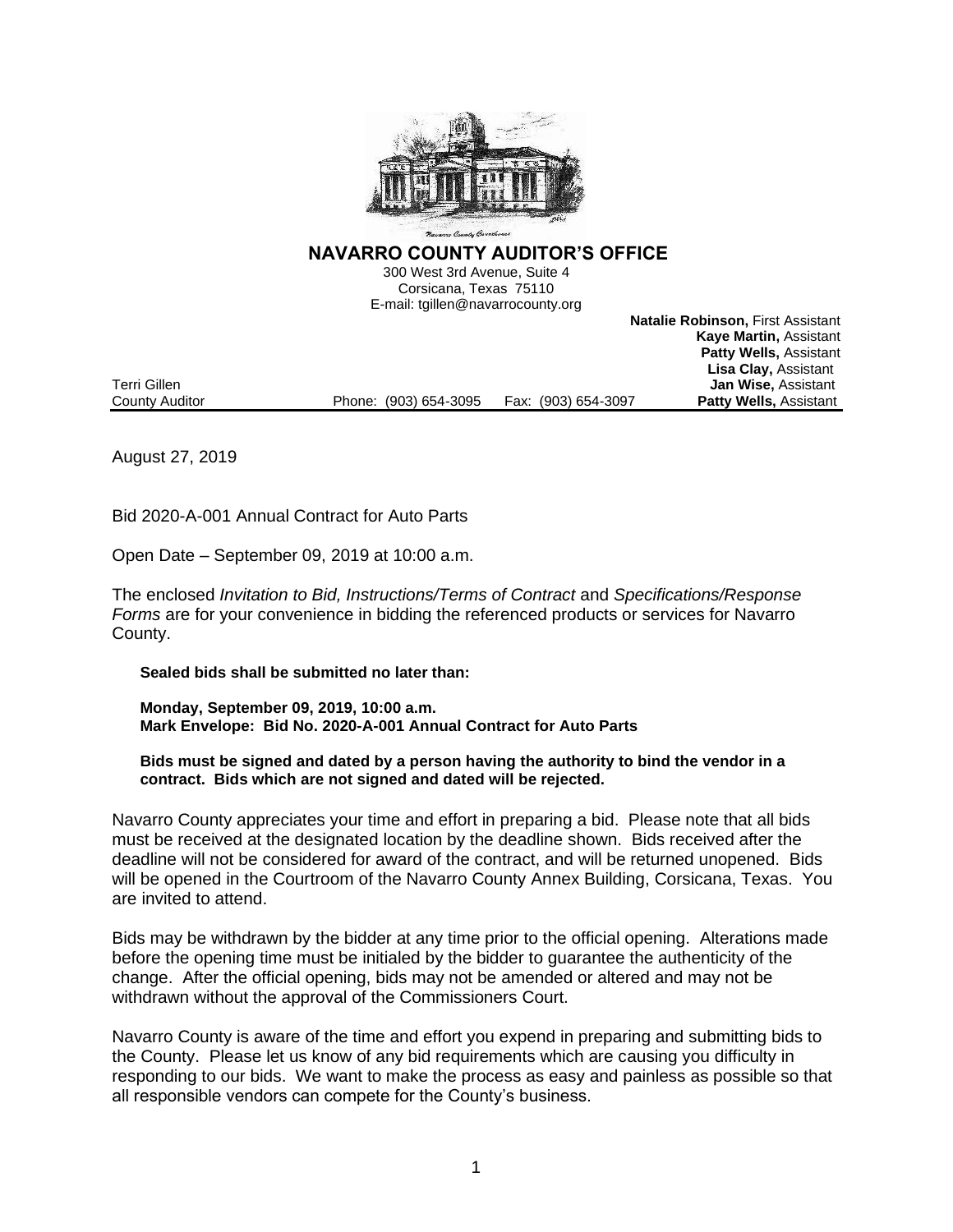Awards should be made no later than two weeks after the bid opening date. To obtain results, or if you have any questions, please contact the Navarro County Auditor's Office at 903-654-3095.

By order of the Commissioners Court of Navarro County, Texas, sealed bids will be accepted for:

## **Annual Contract for Auto Parts**

Navarro County reserves the right to reject any or all bids for the products covered in this bid request and to waive any informalities or defects in the bidding and to accept such bids as it shall deem to be in the best interest of Navarro County.

## **BIDS MUST BE SUBMITTED on the forms included for that purpose on pages 8-13 in this packet**.

Each bid should be signed by a person having the authority to bind the vendor in a contract, placed in a sealed envelope and marked clearly on the outside as shown below:

## **Bids should be clearly marked - Bid No. 2020-A-001 Annual Contract for Auto Parts**

BIDS SHOULD BE RETURNED TO the following address on or before **Monday, September 09, 2019, no later than 10:00 a.m.**

> Navarro County Auditor's Office Navarro County Courthouse 300 West 3rd Avenue, Suite 4 Corsicana, Texas 75110

## **FACSIMILE TRANSMITTALS WILL NOT BE ACCEPTED**

**All bids must be received in the County Auditor's Office before the opening date and time.**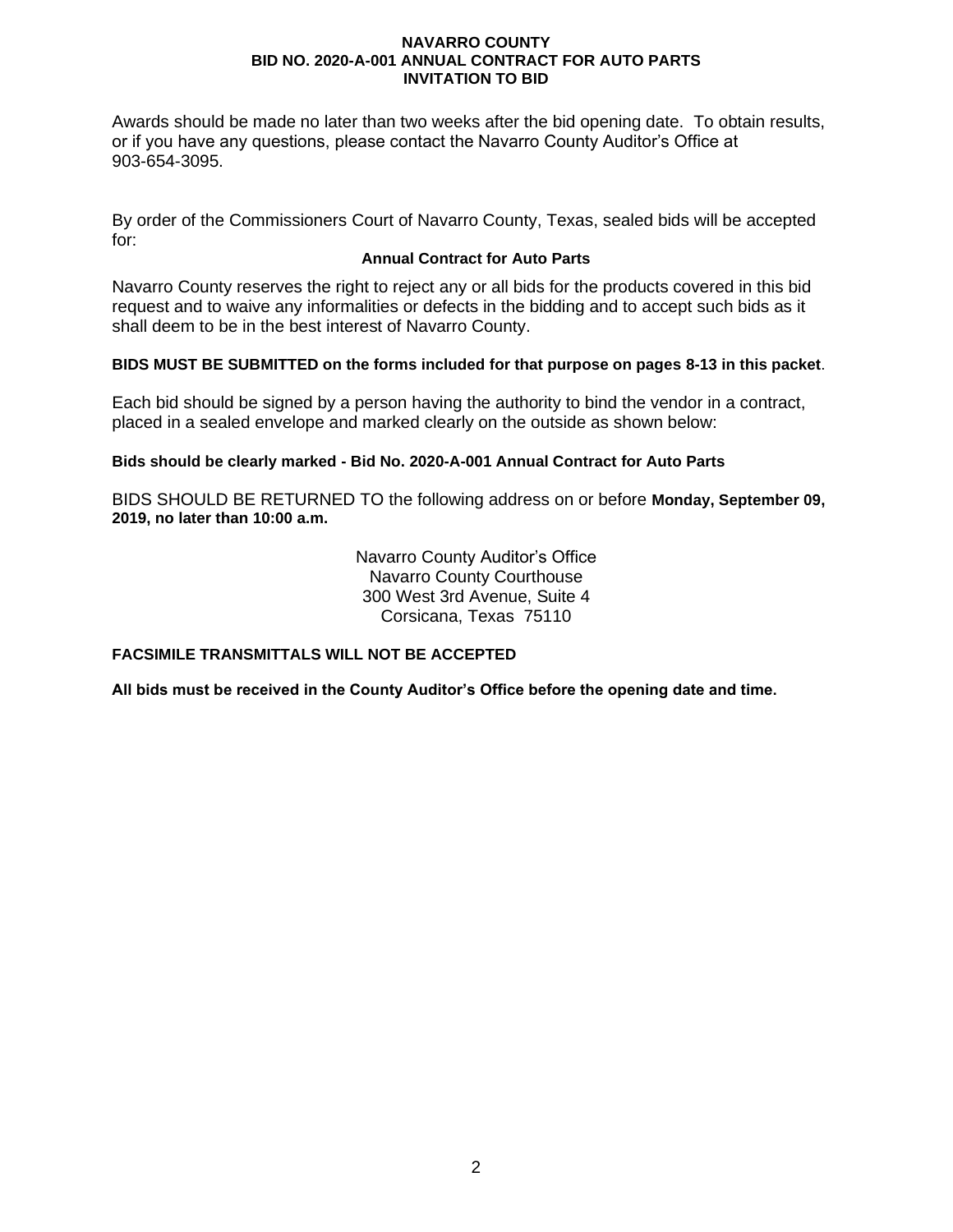Navarro County is requesting bids on Annual Contract(s) for Auto Parts. Bids must be submitted on the attached forms. By returning this bid with a price quote, vendors certify and agree that:

**Funding:** Funds for payment have been provided through the Navarro County budget approved by the Commissioners Court for the fiscal year ending September 30, 2020.

**Late Bids:** Bids received in the County Auditor's Office after the submission deadline will be considered void and unacceptable. Navarro County is not responsible for lateness or nondelivery of mail, carrier, etc., and the date/time stamp of the County Auditor's Office shall be the official time of receipt.

**Altering Bids:** Bids cannot be altered or amended after the submission deadline. Any interlineation, alteration or erasure made before the opening time must be initialed by the signer of the bid, guaranteeing authenticity.

**Withdrawal of Bid:** A bid may not be withdrawn or canceled by the bidder without the permission of the County for a period of ninety (90) days following the date designated for the receipt of bids, and bidder so agrees upon submittal of their bid.

**Sales Tax:** Navarro County is exempt, by law, from payment of Texas Sales Tax and Federal Excise Tax.

**Contract:** This bid, when properly accepted by Navarro County, shall constitute a contract equally binding between the successful bidder and Navarro County. No different or additional terms will become a part of this contract with the exception of change orders.

**Change Orders:** No oral statement of any person shall modify or otherwise change, or affect, the terms, conditions or specifications stated in the resulting contract. The Navarro County Auditor will make all change orders to the contract in writing.

**Delivery:** All delivery and freight charges (FOB Navarro County Courthouse) are to be included in the bid price.

**Conflict of Interest:** No public official shall have interest in this contract, in accordance with *Vernon's Texas Codes Annotated, Local Government Code*, Title 5, Subtitle C, Chapter 171.

**Ethics:** The bidder shall not offer or accept gifts or anything of value nor enter into any business arrangement with any employee, official or agent of Navarro County.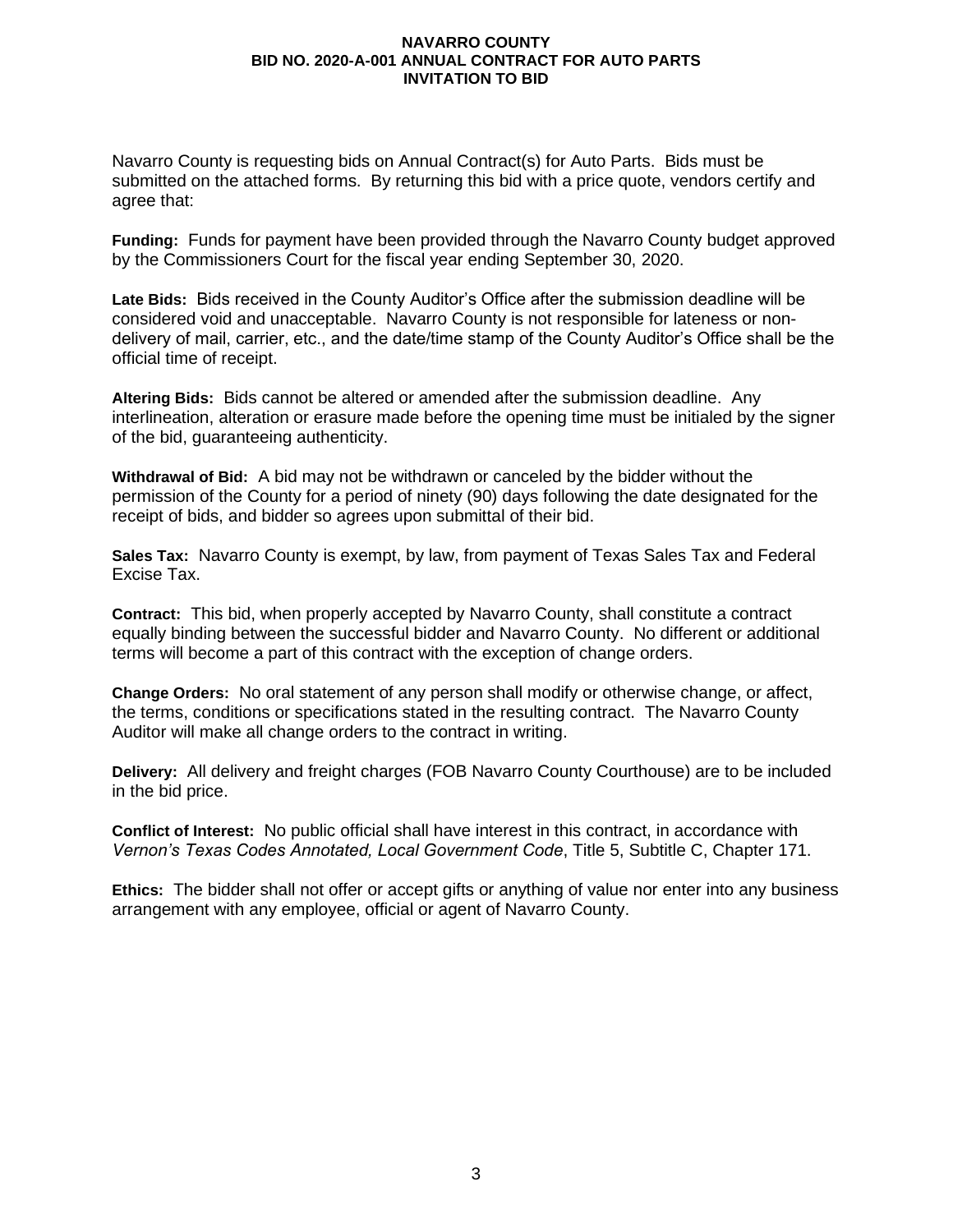**Exceptions/Substitutions:** All bids meeting the intent of this invitation to bid will be considered for award. Bidders taking exception to the specifications, or offering substitutions, shall state these exceptions in the section provided or by attachment as part of this bid. The absence of such a list shall indicate that the bidder has not taken exceptions and shall hold the bidder responsible to perform in strict accordance with the specifications of the invitation. The Navarro County Commissioners Court reserves the right to accept any and all or none of the exception(s)/substitution(s) deemed to be in the best interest of the County.

**Addenda:** Any interpretations, corrections or changes to this *Invitation to Bid* and *Specifications* will be made by addenda. Sole issuing authority of addenda shall be vested in the Navarro County Auditor. Addenda will be mailed to all who are known to have received a copy of this *Invitation to Bid*. Bidders shall acknowledge receipt of all addenda.

**Bids must comply** with all Federal, State, county and local laws concerning these type purchases.

**Davis-Bacon and Related Acts:**Attention is called to the fact that not less than the federally determined prevailing (Davis-Bacon and Related Acts) wage rate, as issued by the Texas Department of Housing and Community Affairs and contained in the contract documents, must be paid on this project. In addition, the successful bidder must ensure that employees and applicants for employment are not discriminated against because of race, color, religion, sex, age or national origin.

**Design, Strength, Quality** of materials must conform to most recent International Building Code.

**Minimum Standards for Responsible Prospective Bidders:** A prospective bidder must affirmatively demonstrate their responsibility and meet the following requirements:

- 1. Have adequate financial resources, or the ability to obtain such resources as required;
- 2. Be able to comply with the required or proposed delivery schedule;
- 3. Have a satisfactory record of performance;
- 4. Have a satisfactory record of integrity and ethics, and;
- 5. Be otherwise qualified and eligible to receive an award.

Navarro County may request representation and other information sufficient to determine the bidder's ability to meet these minimum requirements listed above.

**References:** Navarro County requests bidder to supply a list of at least three (3) references where like products have been sold by their company. Include name of reference, address, telephone number and name of representative.

**Bidder Shall Provide,** with this bid response, all documentation required by this *Invitation to Bid*. Failure to provide this information may result in rejection of your bid.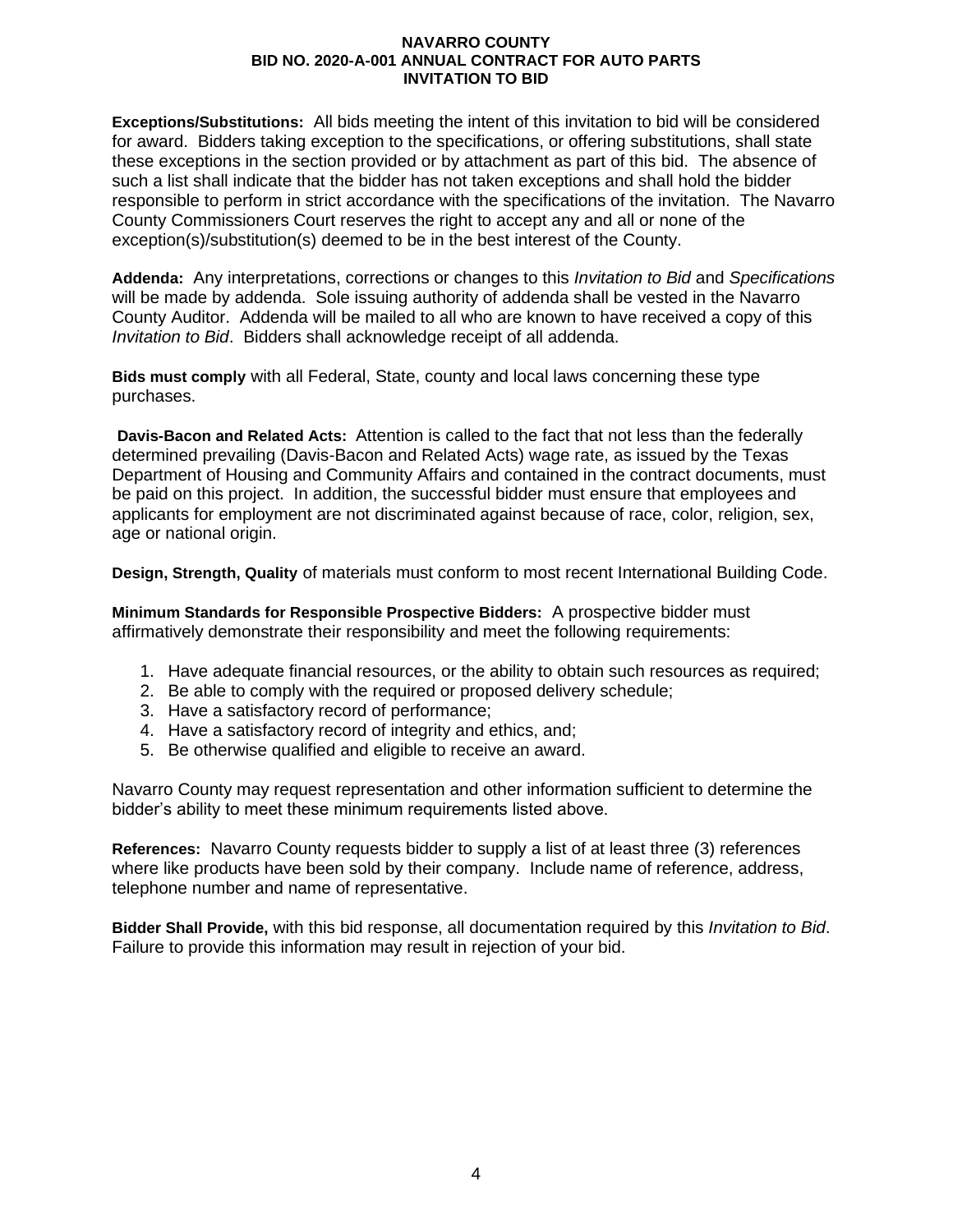**Successful Bidder Shall** defend, indemnify and save harmless Navarro County and all its officers, agents and employees from all suits, actions or other claims of any character, name and description brought for or on account of any injuries or damages received or sustained by any person, persons or property on account of any negligent act or fault of the successful bidder, or of any agent, employee, subcontractor or supplier in the execution of, or performance under, any contract which may result from bid award. Successful bidder indemnifies and will indemnify and save harmless Navarro County from liability, claim or demand on their part, agents, servants, customers and/or employees whether such liability, claim or demand arise from or happening upon or in any of the halls, elevators, entrances, stairways or approaches of or to the facilities within which the occupied premises are located. Successful bidder shall pay any judgment with costs which may be obtained against Navarro County growing out of such injury or damages.

**Insurance Requirements:** Any vendor that conducts business with Navarro County, whether it is for goods and/or services, must maintain lawful workers' compensation requirements and adequate liability limitations.

Within ten (10) days after contract award and prior to the commencement of any work or delivery, the County requires the successful vendor(s) to submit, to the County Auditor's Office, verification of the following coverages, showing Navarro County as the certificate holder with coverage dates inclusive to that of the contract award:

- a. **Workers' Compensation Coverage** meeting the acceptable requirements as established by the Texas Workers' Compensation Ace, Title 5, Subtitle A, Texas Labor Code; and
- b. **General Liability Insurance** meeting the following limits **\$1,000,000 per occurrence/ aggregate**, including products and completed operations coverage.

Vendors and/or their freight contractors must be prepared to show coverage verification prior to entering upon Navarro County Premises.

Failure to comply with lawful requirements or adequate liability requirements may result in delay of payments and/or cancellation of the contract.

**Termination of Contract:** This contract shall remain in effect until contract expires, delivery and acceptance of products and/or performance of services ordered or terminated by either party with thirty (30) days written notice prior to any cancellation. The successful bidder must state therein the reasons for such cancellation. Navarro County reserves the right to award canceled contract to the next lowest responsible bidder as it deems to be in the best interest of the County.

**Termination for Default:** Navarro County reserves the right to terminate the contract for default if Contractor/Bidder breaches any of the terms therein, including warranties of Contractor/Bidder or if the Contractor/Bidder becomes insolvent or commits acts of bankruptcy. Such right of termination is in addition to and not in lieu of any other remedies which Navarro County may have in law or equity. Default may be construed as, but not limited to, failure to deliver the proper goods and/or services within the proper amount of time, and/or to properly perform any and all services required to Navarro County's satisfactions and/or to meet all other obligations and requirements. Navarro County may terminate the contract without cause upon thirty (30) days written notice.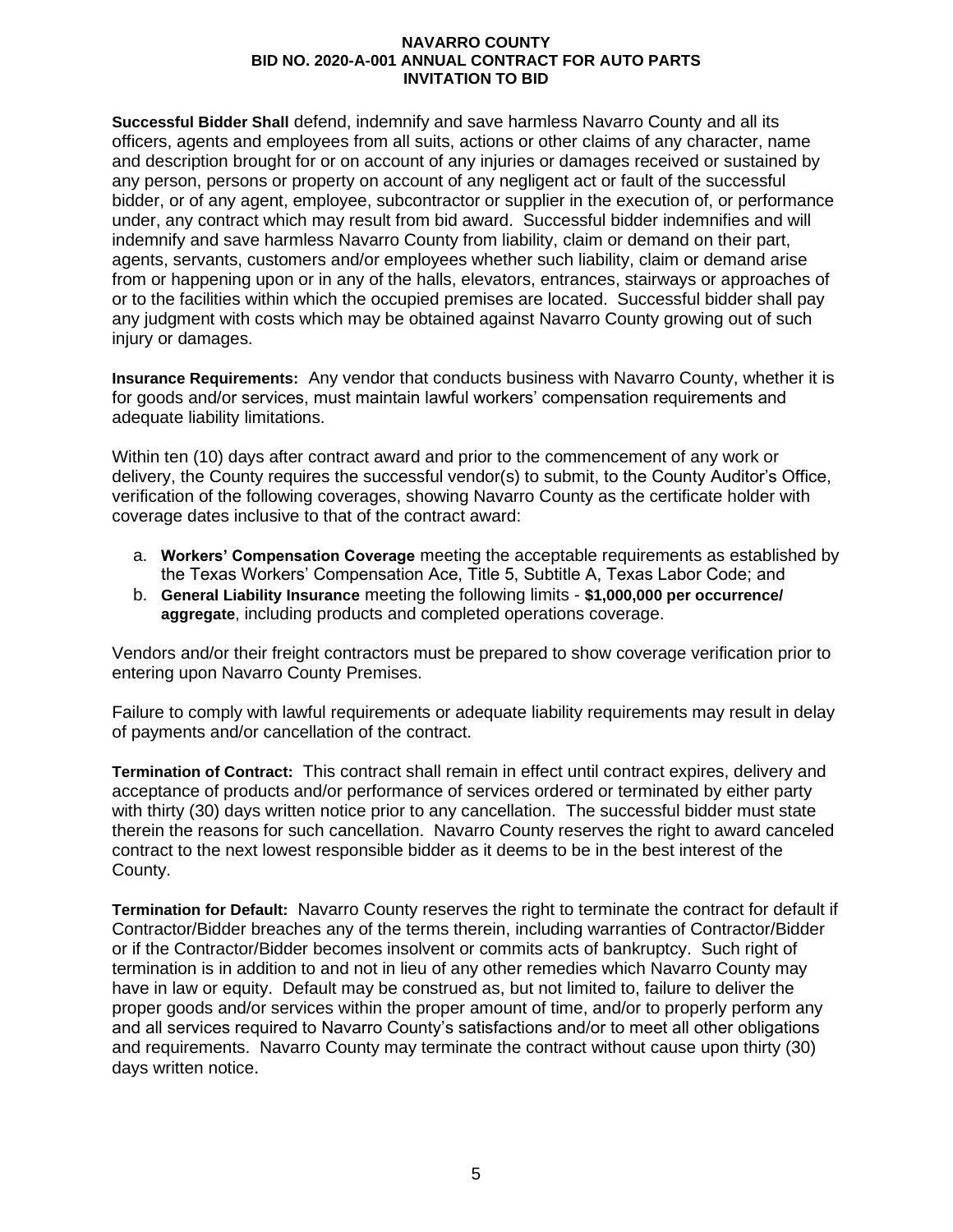**Notice:** Any notice provided by this bid (or required by law) to be given to the successful bidder by Navarro County shall be conclusively deemed to have been given and received on the next day after such written notice has been deposited in the mail in Corsicana, Texas, by Registered or Certified Mail with sufficient postage affixed thereto, provided this shall not prevent the giving of actual notice in any other manner.

**Purchase Order:** A purchase order will be generated by Navarro County to the successful bidder. The purchase order number must appear on all itemized invoices and packing slips. Navarro County will not be held responsible for any orders placed/delivered without a valid current purchase order number.

**Packing Slips** or other suitable shipping documents shall accompany each shipment and shall show: (a) name and address of successful bidder, (b) delivery location, (c) Navarro County purchase order number and (d) descriptive information as to the terms(s) delivered, including description, quantity, number of containers, etc.

**Invoices:** Payment will be made from original vendor invoices only. Shipping documents will be considered informational only and will be held until an invoice is received. The County does not pay from monthly statements. Invoices shall show all information as stated above and mailed directly to the Navarro County Auditor's Office, 300 West 3rd Avenue, Suite 4, Corsicana, TX 75110.

**Payment** will be made upon receipt and acceptance, by the County, of the items ordered in accordance with the State of Texas "Prompt Payment Act", Article 610f, V.T.C.S. Successful bidder is required to pay subcontractors within ten (10) days.

**Items** supplied under this contract will be subject to the County's approval. Items found defective or not meeting specifications shall be picked up and replaced by the successful bidder at no expense to the County. If an item is not picked up within one (1) week after notification, the item will become a donation to the County for disposition.

**Testing:** Navarro County reserves the right to test equipment, supplies, material and goods proposed for quality, compliance with specifications and ability to meet the needs of the user. Demonstration units must be available for review.

**Warranties:** Contractor/Bidder shall furnish all data pertinent to warranties or guarantees which may apply. Contractor/Bidder may not limit or exclude any implied warranties. Contractor/Bidder warrants that product sold to the County shall conform to the standards established by the U.S. Department of Labor under the Occupational Safety and Health Act of 1970. In the event product does not conform to OSHA Standards, where applicable, Navarro County may return the product for correction or replacement at the Contractor's/Bidder's expense. If Contractor/Bidder fails to make the appropriate correction within a reasonable time, Navarro County may correct at the Contractor's/Bidder's expense.

**Remedies:**The successful bidder and Navarro County agree that both parties have all rights, duties and remedies available as stated in the Uniform Commercial Code.

**Venue:** This agreement will be governed and construed according to the laws of the State of Texas. This agreement is performable in Navarro County, Texas.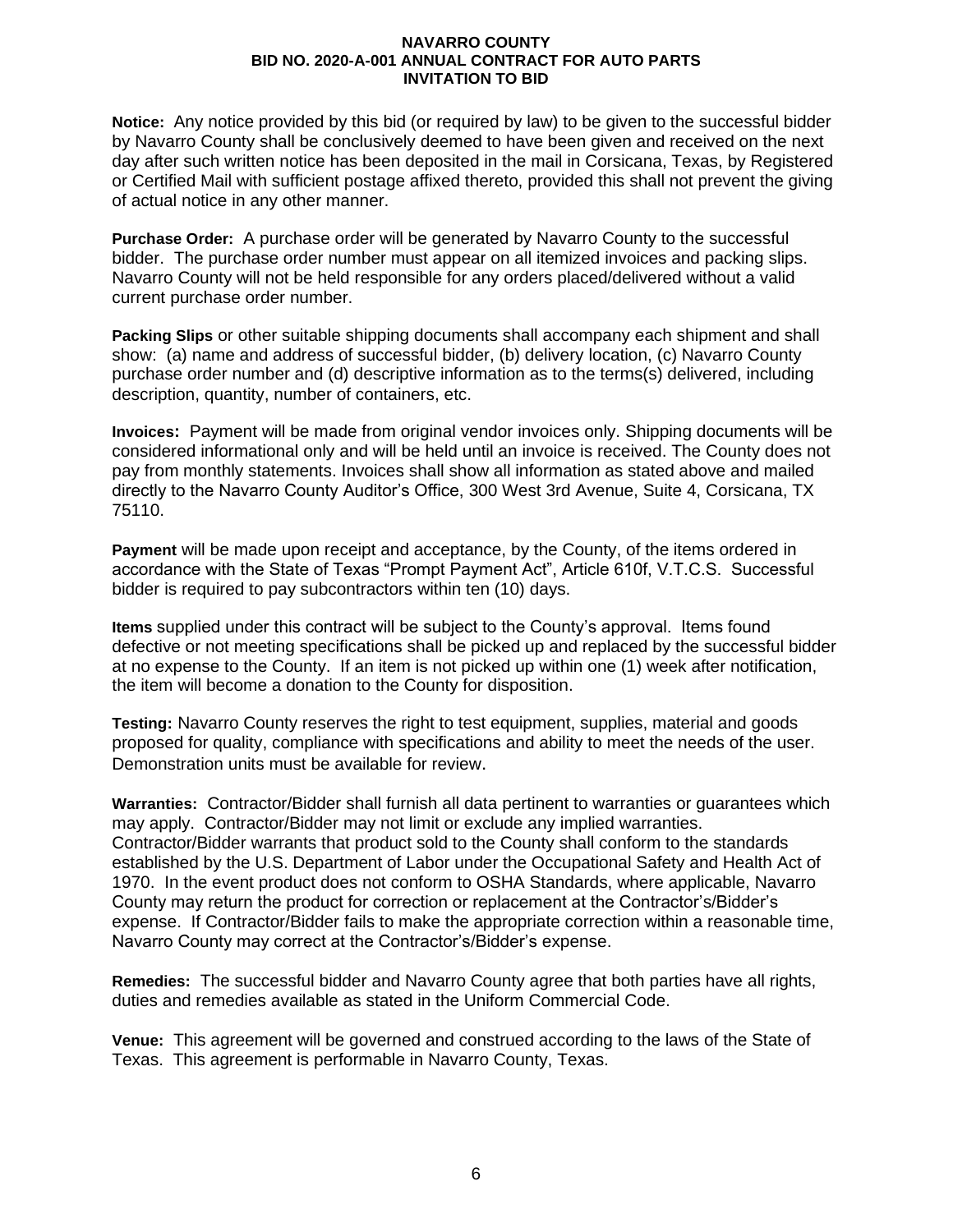**Assignment:** The successful bidder shall not sell, assign, transfer or convey this contract, in whole or in part, without the prior written consent of Navarro County.

**Silence of Specification:** The apparent silence of these specifications as to any detail or to the apparent omission of a detailed description concerning any point, shall be regarded as meaning that only the best commercial practices are to prevail. All interpretations of these specifications shall be made on the basis of this statement.

**Navarro County reserves the right** to make purchases from State Government Contracts or other vendors to meet County needs.

**Any Questions** concerning this *Invitation to Bid* and *Specifications* should be directed to the Navarro County Auditor's Office at 903-654-3095.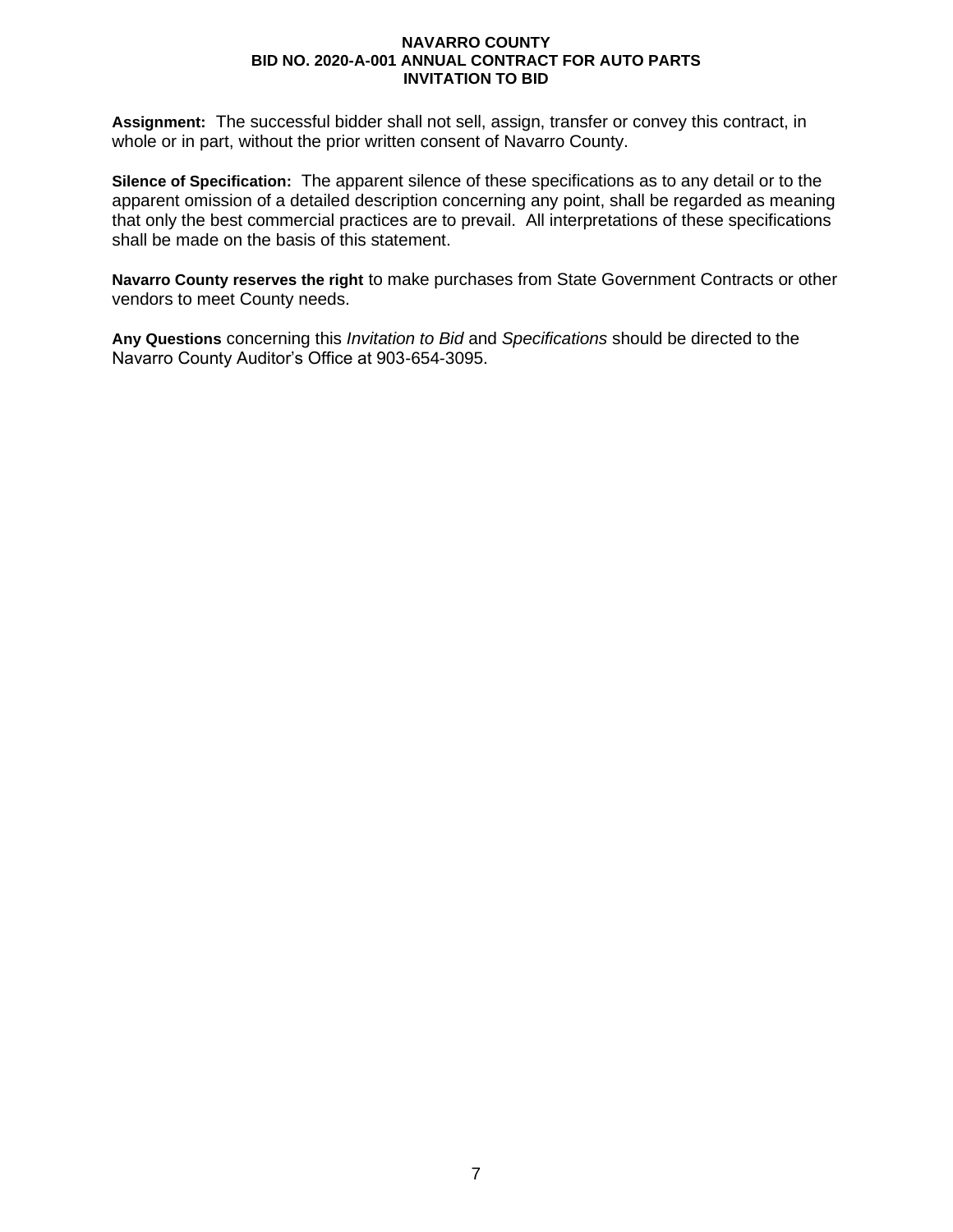Navarro County is requesting bids for an **Annual Contract(s) for Auto Parts** as described in the following specifications. The contract period will be for twelve (12) months effective October 1, 2019 through September 30, 2020.

**Bids are binding under the Uniform Commercial Code**.

| FIRM SUBMITTING BID                         |         | FEDERAL ID NUMBER |
|---------------------------------------------|---------|-------------------|
|                                             |         |                   |
| <b>ADDRESS</b>                              |         |                   |
|                                             |         |                   |
| CITY, STATE, ZIP                            |         |                   |
|                                             |         |                   |
| NAME AND TITLE OF INDIVIDUAL SUBMITTING BID |         |                   |
|                                             |         |                   |
| TELEPHONE NO.                               | FAX NO. |                   |
|                                             |         |                   |
| SIGNATURE OF AUTHORIZED REPRESENTATIVE      |         | <b>DATE</b>       |
|                                             |         |                   |
|                                             |         |                   |
|                                             |         |                   |
|                                             |         |                   |

l,

Vendor whose name and signature appears above agrees to provide auto parts to Navarro

County for the specified contract period at a rate of: \_\_\_\_\_\_\_\_\_\_\_\_\_\_\_\_\_\_\_\_\_\_\_.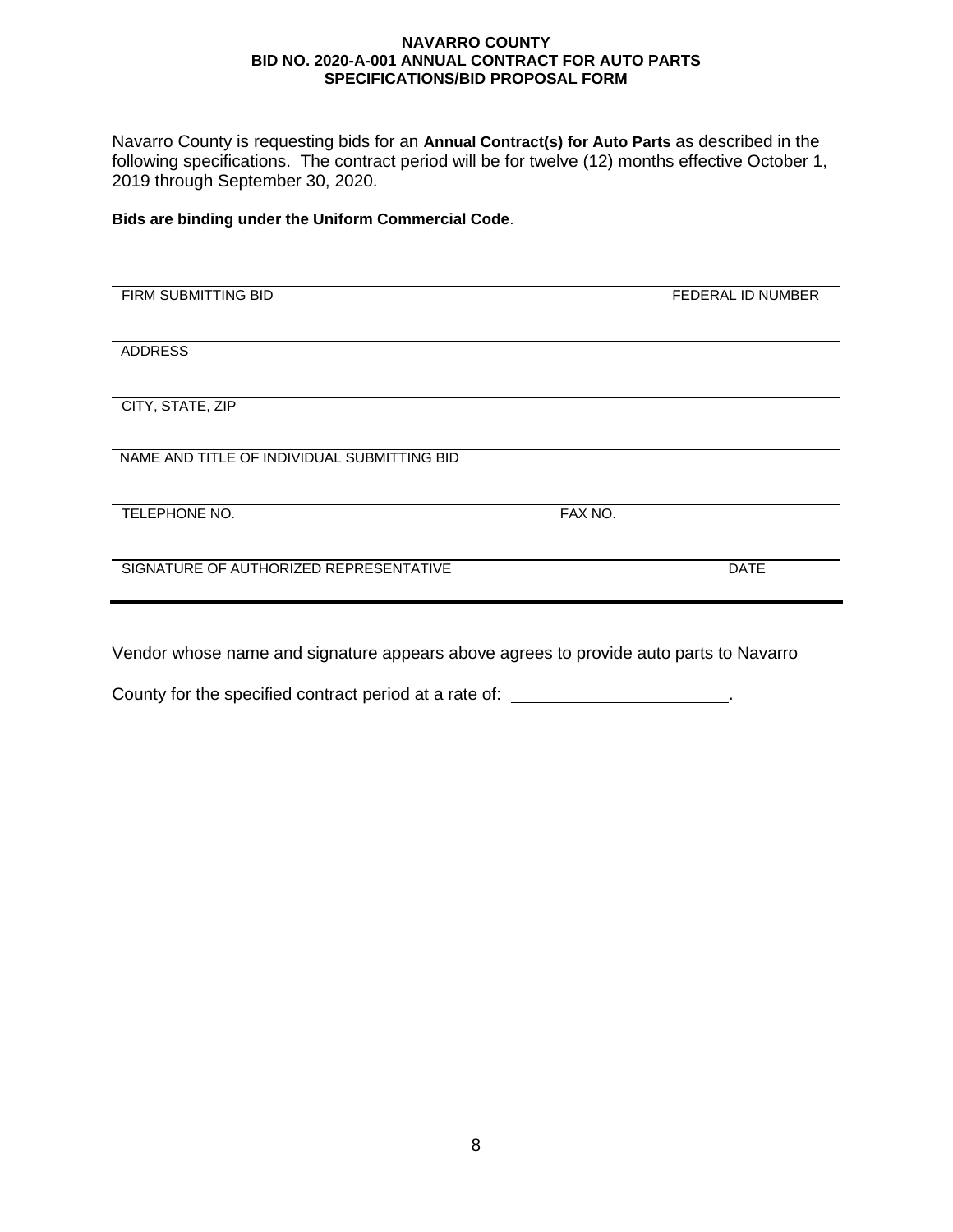## **BID PROPOSAL AFFIDAVIT**

The undersigned certifies that the bid prices in this proposal have been carefully reviewed and are submitted as correct and final. He further certifies that the bidder agrees to furnish any and/or all items upon which prices are extended at the price(s) offered, and upon the conditions contained in the specifications of the Invitation to Bid. The period of acceptance of this bid proposal will be thirty (30) calendar days from the date of the bid opening.

STATE OF TEXAS § COUNTY OF NAVARRO §

BEFORE ME, the undersigned authority, a Notary Public in and for the State of Texas, on this day personally appeared **contact and the contact of the contact of the contact of the contact of the contact of the contact of the contact of the contact of the contact of the contact of the contact of the contact of the c** being duly sworn, did depose and say: "I, \_\_\_\_\_\_\_\_\_\_\_\_\_\_\_\_\_\_\_\_\_\_\_\_\_\_\_\_\_\_\_\_\_, am a duly authorized officer or agent for  $\overline{\phantom{a}}$  and have , and have been authorized to execute the foregoing bid proposal on their behalf. I hereby certify that the foregoing proposal has not been prepared in collusion with any other bidder or other person or persons engaged in the same line of business prior to the official opening of this bid. Further, I certify that the bidder is not now, nor has he been for the past six (6) months, directly or indirectly concerned in any pool or agreement or combination, to control the price of the services or materials bid on, or to influence any person or persons to bid or not to bid thereon.

Name and Address of Bidder: Telephone: By: Title: (Type of Print Name) Signature: experience of the state of the state of the state of the state of the state of the state of the state of the state of the state of the state of the state of the state of the state of the state of the state of th SUBSCRIBED AND SWORN to before me by the above named on this the day of  $\overline{\phantom{a}}$ , 20  $\overline{\phantom{a}}$ 

Notary Public in and for the State of Texas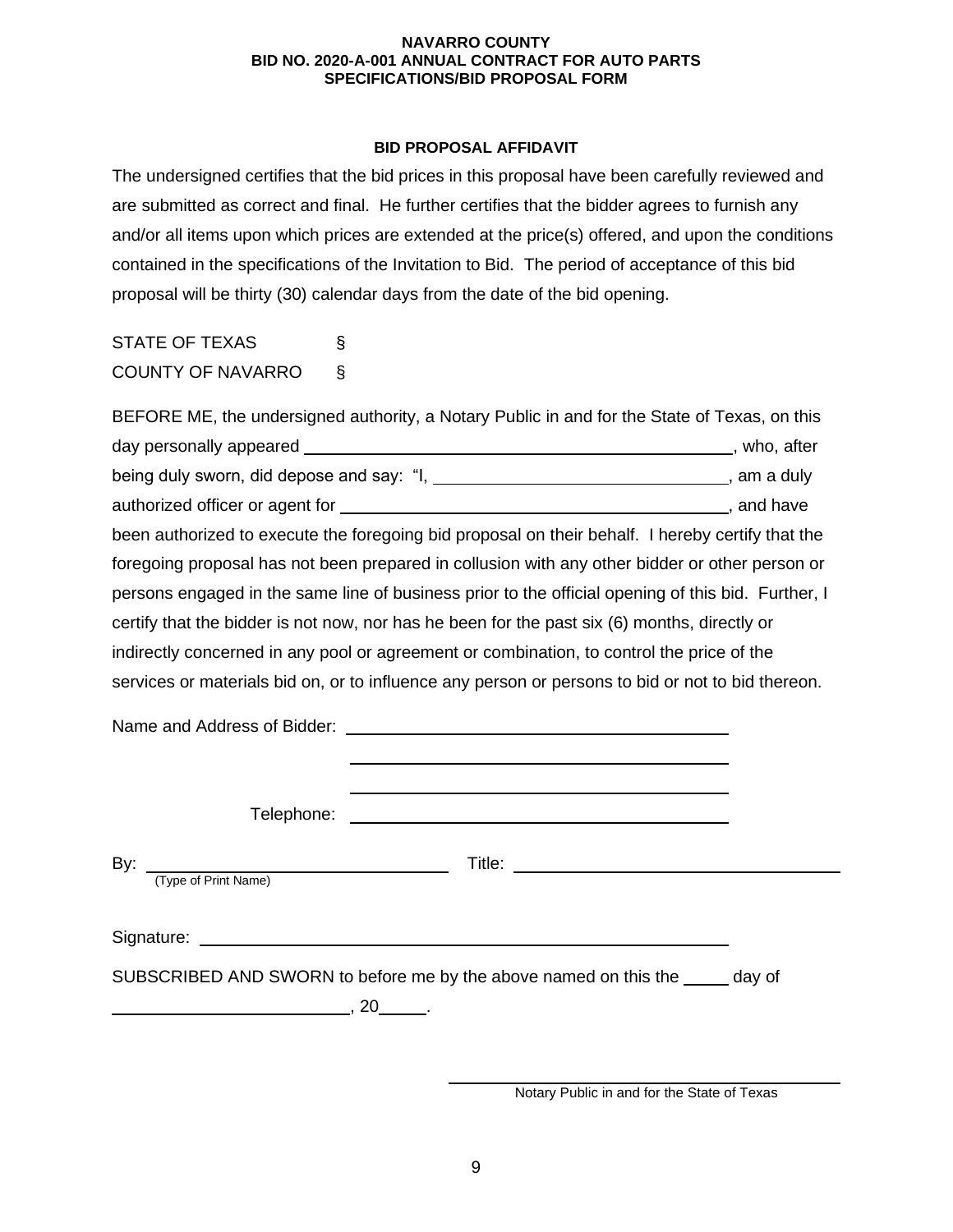## **VENDOR REFERENCES**

| Please list three (3) references of current customers who can verify the quality of service your<br>company provides. The County prefers customers of similar size and scope of work to this<br>proposal. This form must be returned with your proposal. |  |                                                                                                                        |  |  |  |  |
|----------------------------------------------------------------------------------------------------------------------------------------------------------------------------------------------------------------------------------------------------------|--|------------------------------------------------------------------------------------------------------------------------|--|--|--|--|
| <b>REFERENCE 1</b>                                                                                                                                                                                                                                       |  |                                                                                                                        |  |  |  |  |
|                                                                                                                                                                                                                                                          |  |                                                                                                                        |  |  |  |  |
| Address:                                                                                                                                                                                                                                                 |  | <u> 1990 - Jan Barbara, martxar anno 1992. I componente a contrar a componente de la componenta de la componenta d</u> |  |  |  |  |
|                                                                                                                                                                                                                                                          |  |                                                                                                                        |  |  |  |  |
|                                                                                                                                                                                                                                                          |  |                                                                                                                        |  |  |  |  |
| Contract Period: _____________________                                                                                                                                                                                                                   |  | Scope of Work: _________________________                                                                               |  |  |  |  |
|                                                                                                                                                                                                                                                          |  | <b>REFERENCE 2</b>                                                                                                     |  |  |  |  |
| Address:                                                                                                                                                                                                                                                 |  |                                                                                                                        |  |  |  |  |
|                                                                                                                                                                                                                                                          |  |                                                                                                                        |  |  |  |  |
|                                                                                                                                                                                                                                                          |  |                                                                                                                        |  |  |  |  |
| Contract Period: _____________________                                                                                                                                                                                                                   |  |                                                                                                                        |  |  |  |  |
|                                                                                                                                                                                                                                                          |  | <b>REFERENCE 3</b>                                                                                                     |  |  |  |  |
| Address:                                                                                                                                                                                                                                                 |  | <u> 1989 - Johann Stoff, amerikansk politiker (d. 1989)</u>                                                            |  |  |  |  |
|                                                                                                                                                                                                                                                          |  |                                                                                                                        |  |  |  |  |
|                                                                                                                                                                                                                                                          |  |                                                                                                                        |  |  |  |  |
| Contract Period: ____________________                                                                                                                                                                                                                    |  | Scope of Work:                                                                                                         |  |  |  |  |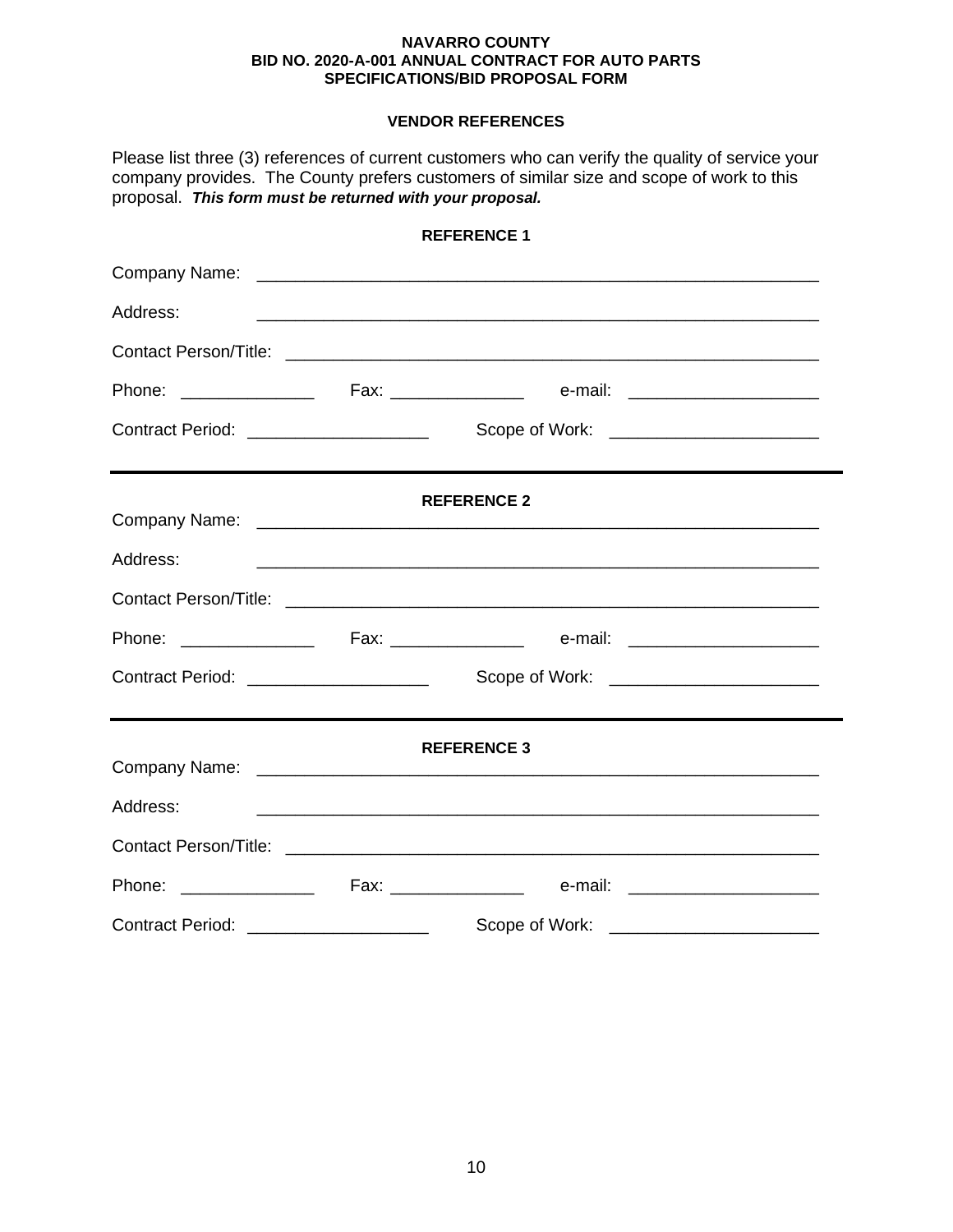| FORM CIQ<br>CONFLICT OF INTEREST QUESTIONNAIRE<br>For vendor or other person doing business with local governmental entity                                                                                                                                                             |                 |  |  |  |
|----------------------------------------------------------------------------------------------------------------------------------------------------------------------------------------------------------------------------------------------------------------------------------------|-----------------|--|--|--|
| This questionnaire reflects changes made to the law by H.B. 1491, 80th Leg., Regular Session.                                                                                                                                                                                          | OFFICE USE ONLY |  |  |  |
| This questionnaire is being filed in accordance with Chapter 176, Local Government Code<br>by a person who has a business relationship as defined by Section 176.001(1-a) with a local<br>governmental entity and the person meets requirements under Section 176.006(a).              | Date Received   |  |  |  |
| By law this questionnaire must be filed with the records administrator of the local governmental<br>entity not later than the 7th business day after the date the person becomes aware of facts<br>that require the statement to be filed. See Section 176.006, Local Government Code. |                 |  |  |  |
| A person commits an offense if the person knowingly violates Section 176.006, Local<br>Government Code. An offense under this section is a Class C misdemeanor.                                                                                                                        |                 |  |  |  |
| Name of person who has a business relationship with local governmental entity.                                                                                                                                                                                                         |                 |  |  |  |
| 2<br>Check this box if you are filing an update to a previously filed questionnaire.                                                                                                                                                                                                   |                 |  |  |  |
| (The law requires that you file an updated completed questionnaire with the appropriate filing authority not<br>later than the 7th business day after the date the originally filed questionnaire becomes incomplete or inaccurate.)                                                   |                 |  |  |  |
| 3<br>Name of local government officer with whom filer has employment or business relationship.                                                                                                                                                                                         |                 |  |  |  |
| Name of Officer                                                                                                                                                                                                                                                                        |                 |  |  |  |
| This section (item 3 including subparts A, B, C & D) must be completed for each officer with whom the filer has an<br>employment or other business relationship as defined by Section 176.001(1-a), Local Government Code. Attach additional<br>pages to this Form CIQ as necessary.   |                 |  |  |  |
| A. Is the local government officer named in this section receiving or likely to receive taxable income, other than investment<br>income, from the filer of the questionnaire?                                                                                                          |                 |  |  |  |
| No<br>Yes                                                                                                                                                                                                                                                                              |                 |  |  |  |
| B. Is the filer of the questionnaire receiving or likely to receive taxable income, other than investment income, from or at the<br>direction of the local government officer named in this section AND the taxable income is not received from the local<br>governmental entity?      |                 |  |  |  |
| No<br>Yes                                                                                                                                                                                                                                                                              |                 |  |  |  |
| C. Is the filer of this questionnaire employed by a corporation or other business entity with respect to which the local<br>? government officer serves as an officer or director, or holds an ownership of 10 percent or more                                                         |                 |  |  |  |
| No<br>Yes                                                                                                                                                                                                                                                                              |                 |  |  |  |
| D. Describe each employment or business relationship with the local government officer named in this section.                                                                                                                                                                          |                 |  |  |  |
| 4                                                                                                                                                                                                                                                                                      |                 |  |  |  |
| Signature of person doing business with the governmental entity                                                                                                                                                                                                                        | Date            |  |  |  |

Adopted 06/29/2007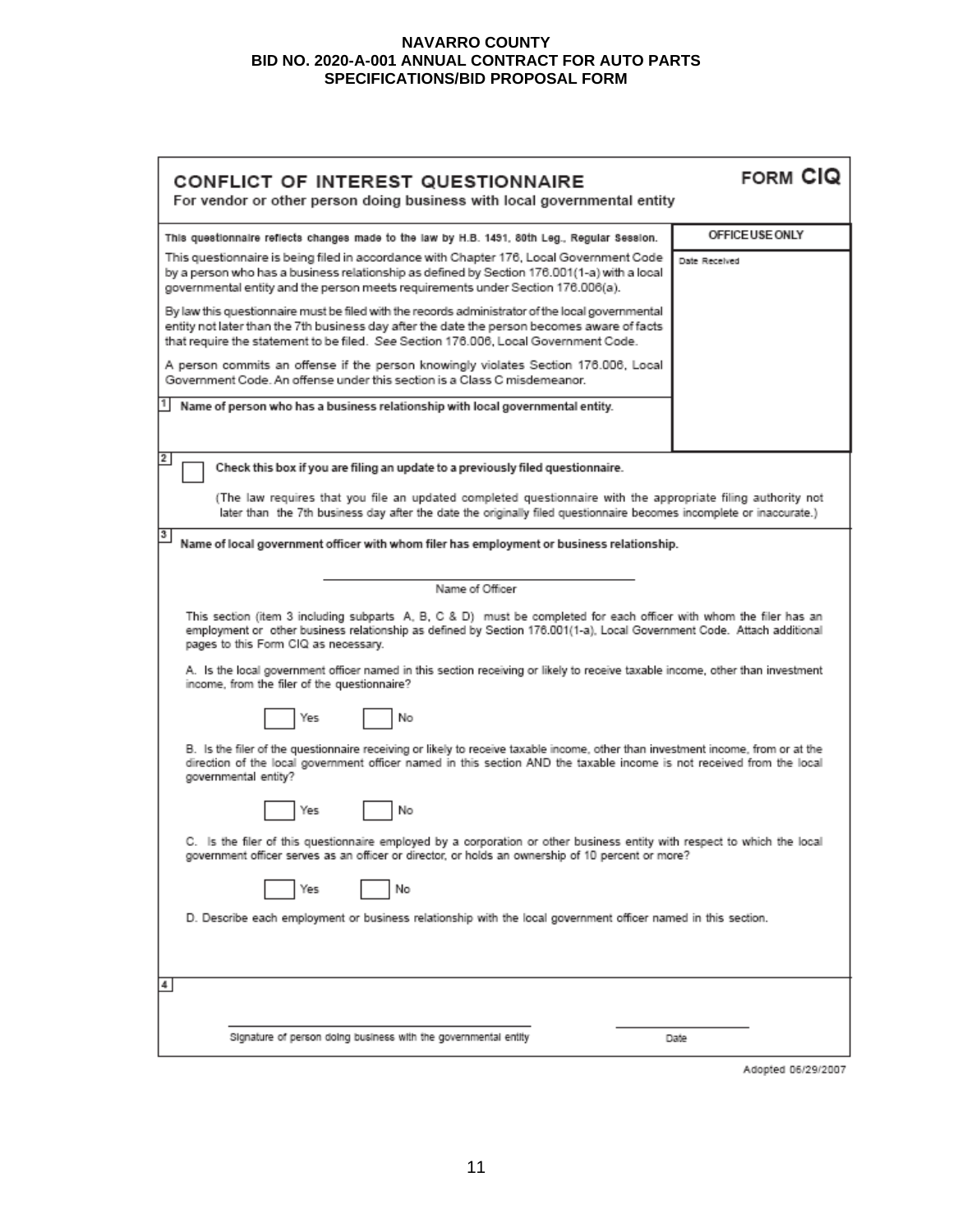## **Contract Checklist**

This project will be bid, let and constructed according to the International Building Code 2006 Standards and the Texas Department of Transportation 2004 Standard Specifications for Construction and Maintenance of Highways, Streets and Bridges.

Following are required Documents to be submitted with the Bid Form:

A Statement of Bidder's Qualifications must be completed and submitted with the Bid Form.

A Conflict of Interest Questionnaire must be completed and submitted with the Bid Form.

A list of references must be submitted with the form.

A Bid Proposal Affidavit must be submitted with the Bid Form.

If any statements were *not* checked please provide an explanation in the given area below.

\_\_\_\_\_\_\_\_\_\_\_\_\_\_\_\_\_\_\_\_\_\_\_\_\_\_\_\_\_\_\_\_\_\_\_\_\_\_\_\_\_\_\_\_\_\_\_\_\_\_\_\_\_\_\_\_\_\_\_\_\_\_\_\_ \_\_\_\_\_\_\_\_\_\_\_\_\_\_\_\_\_\_\_\_\_\_\_\_\_\_\_\_\_\_\_\_\_\_\_\_\_\_\_\_\_\_\_\_\_\_\_\_\_\_\_\_\_\_\_\_\_\_\_\_\_\_\_\_ \_\_\_\_\_\_\_\_\_\_\_\_\_\_\_\_\_\_\_\_\_\_\_\_\_\_\_\_\_\_\_\_\_\_\_\_\_\_\_\_\_\_\_\_\_\_\_\_\_\_\_\_\_\_\_\_\_\_\_\_\_\_\_\_ \_\_\_\_\_\_\_\_\_\_\_\_\_\_\_\_\_\_\_\_\_\_\_\_\_\_\_\_\_\_\_\_\_\_\_\_\_\_\_\_\_\_\_\_\_\_\_\_\_\_\_\_\_\_\_\_\_\_\_\_\_\_\_\_ \_\_\_\_\_\_\_\_\_\_\_\_\_\_\_\_\_\_\_\_\_\_\_\_\_\_\_\_\_\_\_\_\_\_\_\_\_\_\_\_\_\_\_\_\_\_\_\_\_\_\_\_\_\_\_\_\_\_\_\_\_\_\_\_ \_\_\_\_\_\_\_\_\_\_\_\_\_\_\_\_\_\_\_\_\_\_\_\_\_\_\_\_\_\_\_\_\_\_\_\_\_\_\_\_\_\_\_\_\_\_\_\_\_\_\_\_\_\_\_\_\_\_\_\_\_\_\_\_ \_\_\_\_\_\_\_\_\_\_\_\_\_\_\_\_\_\_\_\_\_\_\_\_\_\_\_\_\_\_\_\_\_\_\_\_\_\_\_\_\_\_\_\_\_\_\_\_\_\_\_\_\_\_\_\_\_\_\_\_\_\_\_\_ \_\_\_\_\_\_\_\_\_\_\_\_\_\_\_\_\_\_\_\_\_\_\_\_\_\_\_\_\_\_\_\_\_\_\_\_\_\_\_\_\_\_\_\_\_\_\_\_\_\_\_\_\_\_\_\_\_\_\_\_\_\_\_\_ \_\_\_\_\_\_\_\_\_\_\_\_\_\_\_\_\_\_\_\_\_\_\_\_\_\_\_\_\_\_\_\_\_\_\_\_\_\_\_\_\_\_\_\_\_\_\_\_\_\_\_\_\_\_\_\_\_\_\_\_\_\_\_\_

> \_\_\_\_\_\_\_\_\_\_\_\_\_\_\_\_\_\_\_\_\_\_\_\_\_ Contractor Signature Date